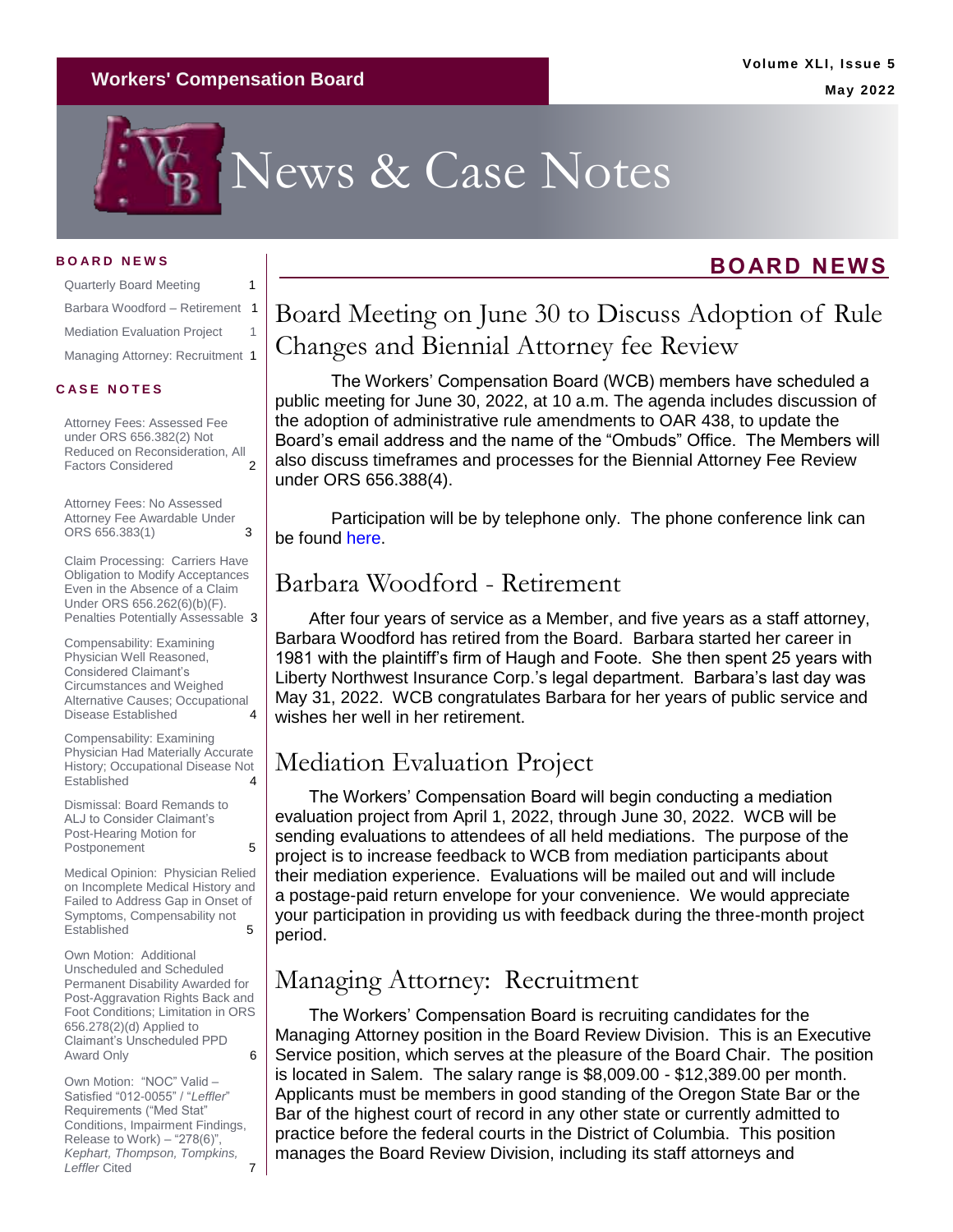#### **Page 2 WCB Board News & Case Note**

administrative staff, as well as assists the Board Chair and Members, providing analysis and consultation regarding workers' compensation and administrative law issues. The Managing Attorney also coordinates the drafting of orders/memos by the legal staff, which are prepared in accordance with the Members' instructions concerning the disposition of appealed ALJ orders, procedural motions, petitions for third party relief, crime victim cases, court remands, petitions for Own Motion relief, requests for reconsideration of Board decisions, and the processing of proposed agreements submitted for Member approval. The deadline for applications is July 5, 2022. Further details about the position and information on how to apply is available online [here](https://oregon.wd5.myworkdayjobs.com/SOR_External_Career_Site) WCB is an equal opportunity employer.

### **CASE NOTES**

## <span id="page-1-0"></span>Attorney Fees: Assessed Fee under ORS 656.382(2) Not Reduced on Reconsideration, All Factors Considered

*[Michelle L. Showalter](https://www.oregon.gov/wcb/Orders/2022/recon/may/2101929a.pdf)* (May 13, 2022). On reconsideration of its initial order (Michelle L. Showalter, 74 Van Natta 153 (2022)), applying ORS 656.382(2) and OAR 438-015-0010(4), the Board adhered to its prior determination that \$6,250 was a reasonable attorney fee award for claimant's counsel's services on review for defending against the carrier's request for review seeking to reduce the permanent disability compensation awarded in the Appellate Review Unit's (ARU's) Order on Reconsideration to zero.

Citing OAR 438-015-0010(4), the Board observed that the determination of a reasonable attorney fee involves the consideration of the "rule-based" factors. Referring to Weyerhaeuser Co. v. Fillmore, 98 Or App 567 (1989), the Board stated that it was not required to make findings for each rule-based factor. It also reiterated that no one factor is dispositive.

In this case, the Board considered the issue of claimant's entitlement to permanent impairment benefits to be of average to above-average complexity in light of the medical arbiter panel's initial references to an unaccepted condition and claimant's "work injury" as causes of her impairment findings, as well as claimant's ongoing treatment and request for acceptance of the unaccepted condition prior to the arbiter examination. The Board further found that the benefit secured for claimant was the ARU's 17 percent whole person permanent impairment award, and that the risk that claimant's counsel's efforts may go uncompensated was significant because any reduction in the permanent disability award would have also resulted in a reversal of the ALJ's attorney fee award. The Board also observed that the value of the interest involved included the potential for other workers' compensation benefits in the future, and considered the necessity of awarding a fee that helps assure the greatest and broadest access to representation by injured workers to navigate the complexities of the workers' compensation system. Thus, the Board concluded that \$6,250 was a reasonable attorney fee award for claimant's counsel's services on review.

*Board concluded that \$6,250 was a reasonable attorney fee award for claimant's counsel's services on review.*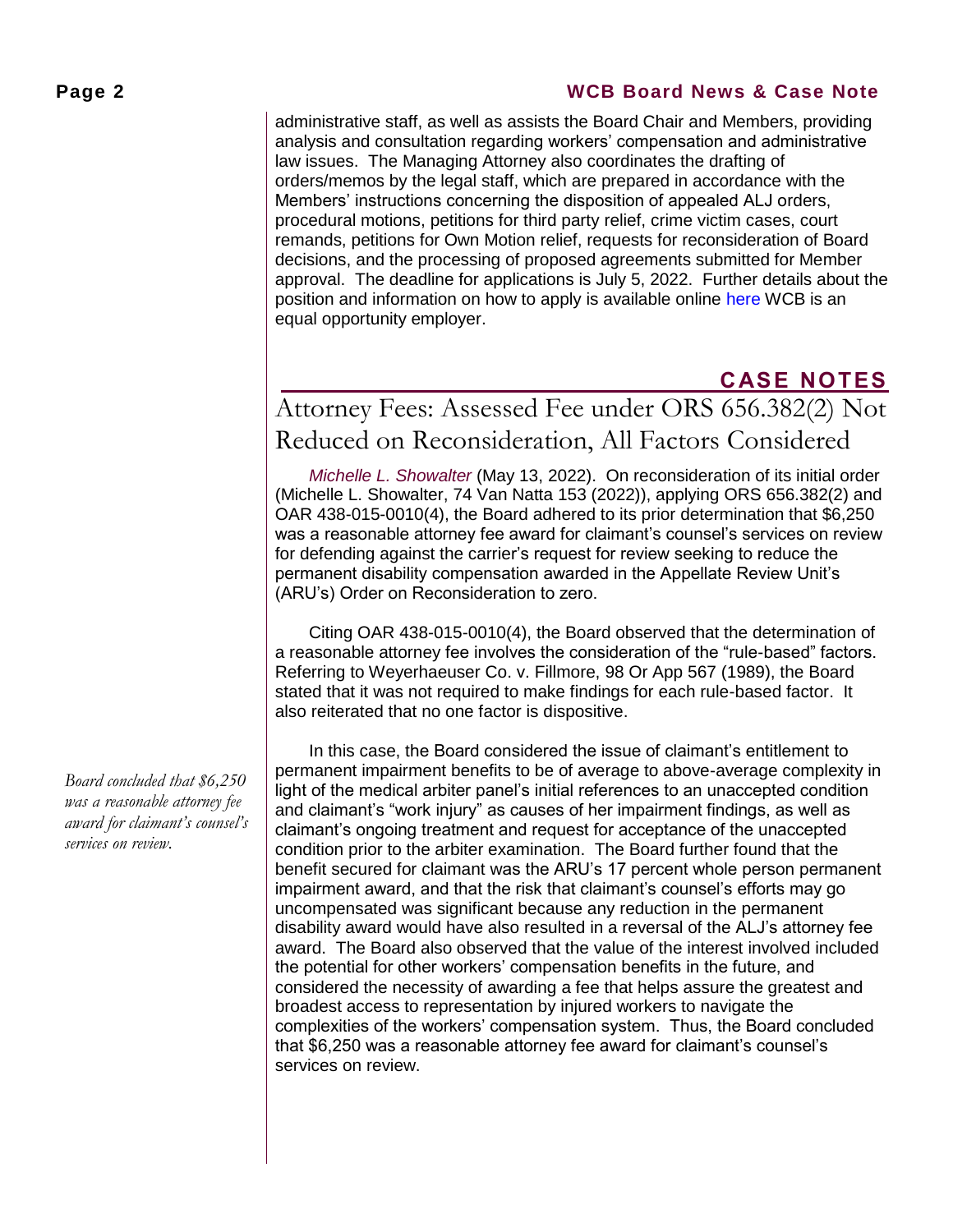*Claimant had not obtained temporary disability benefits as a result of the Order on Reconsideration's premature closure decision, so assessed attorney fee not awardable under ORS 656.383(1).*

*Carriers have an obligation to modify a Notice of Acceptance "from time to time" even in the absence of a claim.* 

#### **Page 3 WCB Board News & Case Note**

### <span id="page-2-0"></span>Attorney Fees: No Assessed Fee Awardable Under ORS 656.383(1) Because No Temporary Disability Benefits Resulted from Premature Closure Decision

*[Robert L. Stanley](https://www.oregon.gov/wcb/Orders/2022/remand/may/1700827.pdf)*, 74 Van Natta 359 (May 6, 2022). Analyzing ORS 656.383(1), on remand, the Board held that claimant's counsel was not entitled to a carrier-paid attorney fee for services rendered during the reconsideration proceeding that resulted in an Order on Reconsideration's premature closure finding. Citing *Dancingbear v. SAIF*, 314 Or App 538, 541 (2021), the Board stated that an assessed attorney fee is awardable under ORS 656.383(1) when a claimant's attorney is instrumental in obtaining temporary disability benefits during the reconsideration proceeding. However, relying on *Bledsoe v. City of Lincoln City*, 301 Or App 11 (2019) and *Guadalupe Gonzalez Morales*, 72 Van Natta 141 (2020), the Board reiterated that the issue of premature closure does not necessarily encompass the issue of entitlement to temporary disability.

Turning to the case at hand, the Board noted that the Order on Reconsideration set aside the Notice of Closure as premature but did not award temporary disability benefits. The Board further noted that the parties agreed, and the record supported a conclusion, that claimant had not obtained temporary disability benefits as a result of the Order on Reconsideration's premature closure decision. Under such circumstances, the Board considered *Dancingbear*  to be distinguishable and concluded that claimant had not obtained temporary disability benefits as a result of the reconsideration proceeding. Consequently, the Board determined that an assessed attorney fee was not awardable under ORS 656.383(1).

### <span id="page-2-1"></span>Claim Processing: Carriers Have Obligation to Modify Acceptances Even in the Absence of a Claim Under ORS 656.262(6)(b)(F). Penalties Potentially Assessable

*[Luis F. Nava](https://www.oregon.gov/wcb/Orders/2022/review/may/1904777j.pdf)*, 74 Van Natta 372 (May 17, 2022). Interpreting ORS 656.262(6)(b)(F), the majority opinion of the Board concluded that carriers have an obligation to modify a Notice of Acceptance "from time to time" in the absence of a claim. In reaching this conclusion, the Board distinguished ORS 656.262(6)(a), (7)(a), and ORS 656.262.267(1), explaining that those statutes address a carrier's obligations when a worker has filed a "claim," rather than when "medical" or "other information" changes a previously issued notice of acceptance. Moreover, the Board distinguished the Lyons case (which had found ORS 656.262(6)(b)(F) to lack an enforcement mechanism) on the basis that, unlike the Lyons matter, a Notice of Acceptance had previously issued. See Ernest R. Lyons, 69 Van Natta 688 (2017).

Applying ORS 656.262(11)(a), the Board ultimately concluded that a penalty was not warranted in this case because the carrier had a legitimate doubt; i.e., the statute was subject to more than one interpretation (as "from time to time" is not expressly defined), and the Board had not previously reached a conclusion that the statute imposed an affirmative duty on carriers to periodically revise their notices in the absence of a "claim." However, the Board cautioned that, moving forward, a penalty would likely be available under similar facts. Moreover, the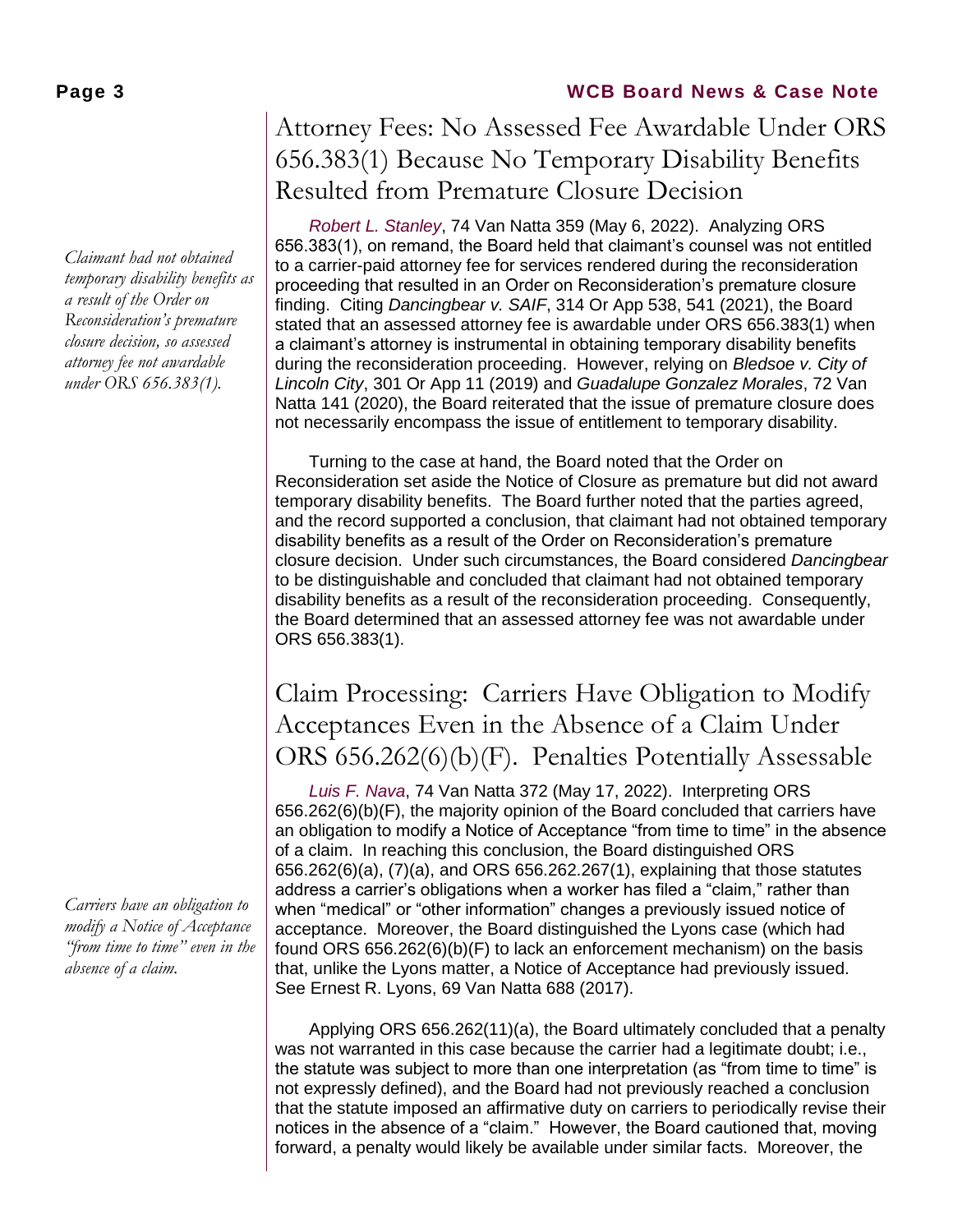#### **Page 4 WCB Board News & Case Note**

Board explained that, in the future, the ORS 656.262(6)(b)(F) "reasonableness" analysis would be on a case-by-case basis, resembling that of ORS 656.268(5)(f). Finally, the Board noted that, because the Director has exclusive jurisdiction over cases when the sole issue is penalties and attorney fees, the Hearings Division would generally not have jurisdiction in these matters.

Members Curey and Woodford offered a concurring opinion, in which they agreed that no penalty was due, but ultimately applied a different analysis. In particular, the concurring opinion stated that ORS 656.262(6)(b)(F) neither provides an independent means for the resolution of claim processing issues arising from a carrier's acceptance nor transcends the statutory process mandated by ORS 656.262(6)(d) and ORS 656.267(1) for a claimant to object to a Notice of Acceptance. Moreover, it noted that neither the statute nor any rule provided further guidance as to what would constitute "from time to time." In addition, it disagreed that the Lyons reasoning was limited to matters in which a written request was submitted before the initial acceptance, but rather included an analysis of the claims processing statutory scheme in general. Finally, it noted that a penalty for ORS 656.262(11)(a) is available for a delay in "acceptance," but only when it is for a "claim." Because claimant's argument was premised on the notion that no "claim" was necessary, the concurring opinion offered that no penalty under the statute was awardable for any "delay in acceptance" of a non-claim.

### <span id="page-3-0"></span>Compensability: Examining Physician Well Reasoned, Considered Claimant's Circumstances and Weighed Alternative Causes; Occupational Disease Established

*[Rosemary Creswell,](https://www.oregon.gov/wcb/Orders/2022/review/may/1905960c.pdf)* 74 Van Natta 337 (May 2, 2022). Applying ORS 656.802(2)(a) and ORS 656.266(1), the Board held that the record persuasively established that the claimant's occupational disease claim was compensable. In reaching that conclusion, the Board found an examining physician's opinion more persuasive than contrary medical opinions. The Board reasoned that the examining physician's well-explained opinion considered the claimant's particular circumstances, sufficiently weighed possible alternate causes of the claimant's condition, and persuasively rebutted contrary medical opinions. *See Dietz v. Ramuda*, 130 Or App 397, 401 (1994), *rev dismissed*, 321 Or 416 (1995); *Somers v. SAIF*, 77 Or App 259, 263 (1986); *Rebecca Larsen*, 66 Van Natta 1123, 1127 (2014). Moreover, citing *Moe v. Ceiling Sys., Inc.* , 44 Or App 429, 433 (1980), the Board discounted the contrary opinions of the claimant's treating physicians and an examining physician because they were not sufficiently explained and lacked logical force. Accordingly, the Board found the claimant's occupational disease claim compensable.

### <span id="page-3-1"></span>Compensability: Examining Physician Had Materially Accurate History; Occupational Disease Not Established

*[Anthony D. Gibson](https://www.oregon.gov/wcb/Orders/2022/review/may/2100326a.pdf)*, 74 Van Natta 360 (May 10, 2022). Applying ORS 656.802(2)(a) and ORS 656.266(1), the Board held that the record did not persuasively establish that the claimant's occupational disease claim was compensable. In reaching that conclusion, the Board found an examining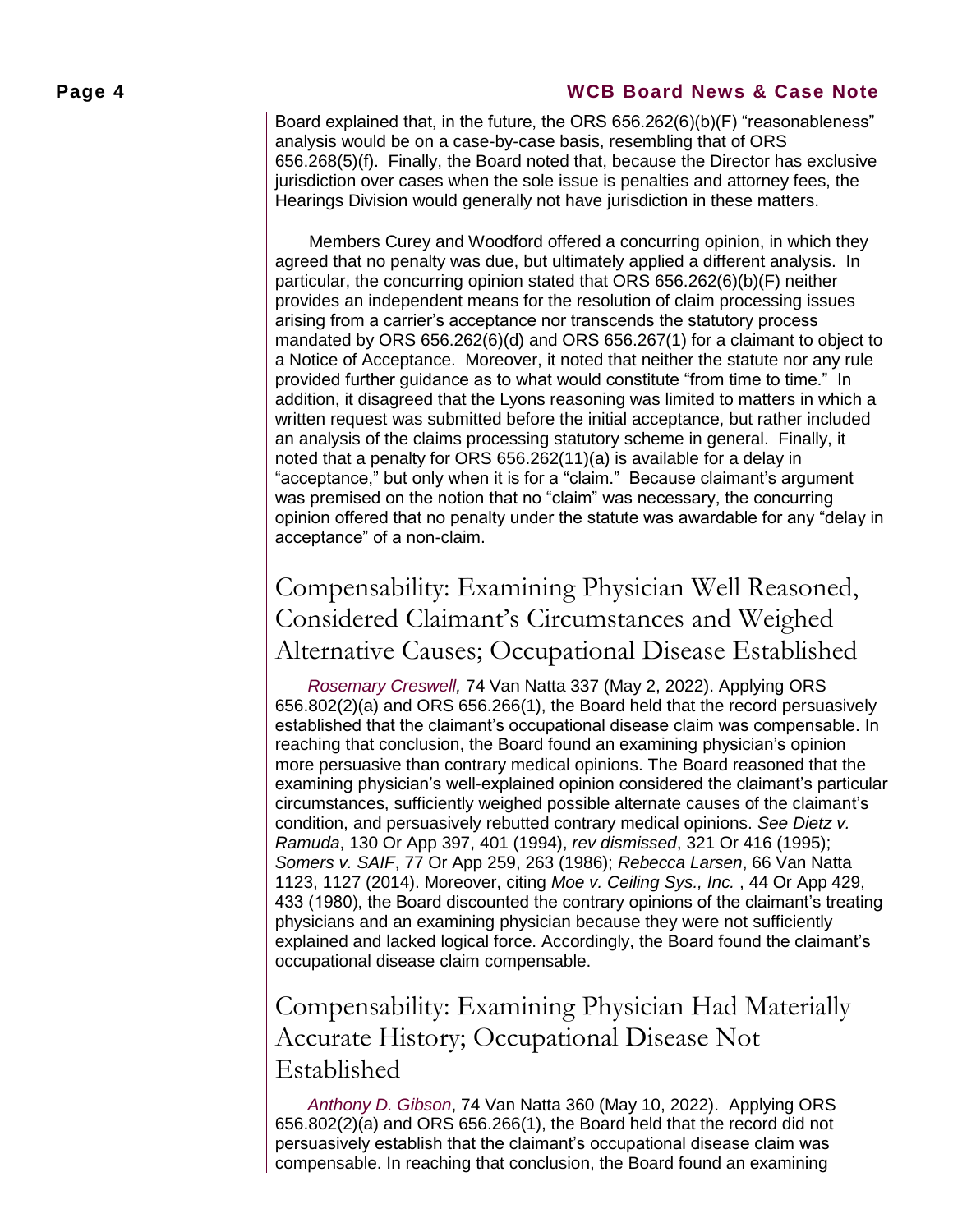#### **Page 5 WCB Board News & Case Note**

physician's opinion more persuasive than the opinion of the claimant's treating chiropractor. The Board disagreed with the claimant's contention that the examining physician's opinion was based on an inaccurate history. *See Jackson County v. Wehren*, 186 Or App 555, 560-61 (2003). Accordingly, the Board upheld the carrier's denial of the claimant's occupational disease claim.

### <span id="page-4-0"></span>Dismissal: Board Remands to ALJ to Consider Claimant's Post-Hearing Motion for Postponement

*[Jacob Orand](https://www.oregon.gov/wcb/Orders/2022/remand/may/2104489b.pdf)*, 74 Van Natta 369 (May 13, 2022). Citing OAR 438-006- 0071(2), the Board remanded the case to the Hearings Division for the ALJ to rule on a motion for postponement that was filed after the ALJ issued a "combined" "good cause/dismissal" order. Claimant, who was *pro se*, had failed to appear at the telephonic hearing. Citing OAR 438-006-0071(2) and noting that the record did not establish "extraordinary circumstances" that would justify claimant's failure to appear by telephone, the ALJ dismissed the case as abandoned. The ALJ's order, however, advised claimant that he had the right to request reconsideration of the order within 15 days to establish "extraordinary circumstances" for his failure to appear at the hearing. Within the 15-day "reconsideration" period, claimant filed a response to the ALJ's order that was processed as a request for Board review.

The Board noted that an ALJ must consider a motion for postponement, even if submitted after an order of dismissal. *See Brian P. Howell*, 73 Van Natta 657, 659 (2021). In those cases where the ALJ has not ruled on the motion to postpone, the Board stated that it has remanded to the ALJ for consideration of the motion. The Board noted that the exception is when the motion to postpone contains no explanation concerning the claimant's failure to appear. *See Harold J. Howard*, 55 Van Natta 290, 295 (2003).

Finding that claimant had provided an explanation concerning his failure to appear at the hearing, and because his explanation was filed within the 15-day "reconsideration" period provided in the ALJ's "combined dismissal" order, the Board concluded that remand to the ALJ for consideration of claimant's response was warranted.

### <span id="page-4-1"></span>Medical Opinion: Physician Relied on Incomplete Medical History and Failed to Address Gap in Onset of Symptoms, Compensability Not Established

*[Angie M. Aguirre](https://www.oregon.gov/wcb/Orders/2022/review/may/2000986a.pdf)*, 74 Van Natta 388 (May 18, 2022). Applying ORS 656.005(7)(a) and ORS 656.266(1), the Board held that the medical record did not persuasively establish the compensability of the claimant's new/omitted medical condition claims for back, clavicular, and SI joint conditions.

The Board explained that the record did not establish that the physician on whom the claimant relied had the opportunity to review the totality of the claimant's medical records concerning the denied condition. Therefore, the Board found her opinion unpersuasive. *See Miller v. Granite Constr. Co.*, 28 Or App 473, 478 (1977) (physician's opinion based on an incomplete or inaccurate history was not persuasive); *Roberto C. Ruiz-Gongora*, 74 Van Natta 324, 332

*ALJ must consider a motion for postponement, even if submitted after an order of dismissal.*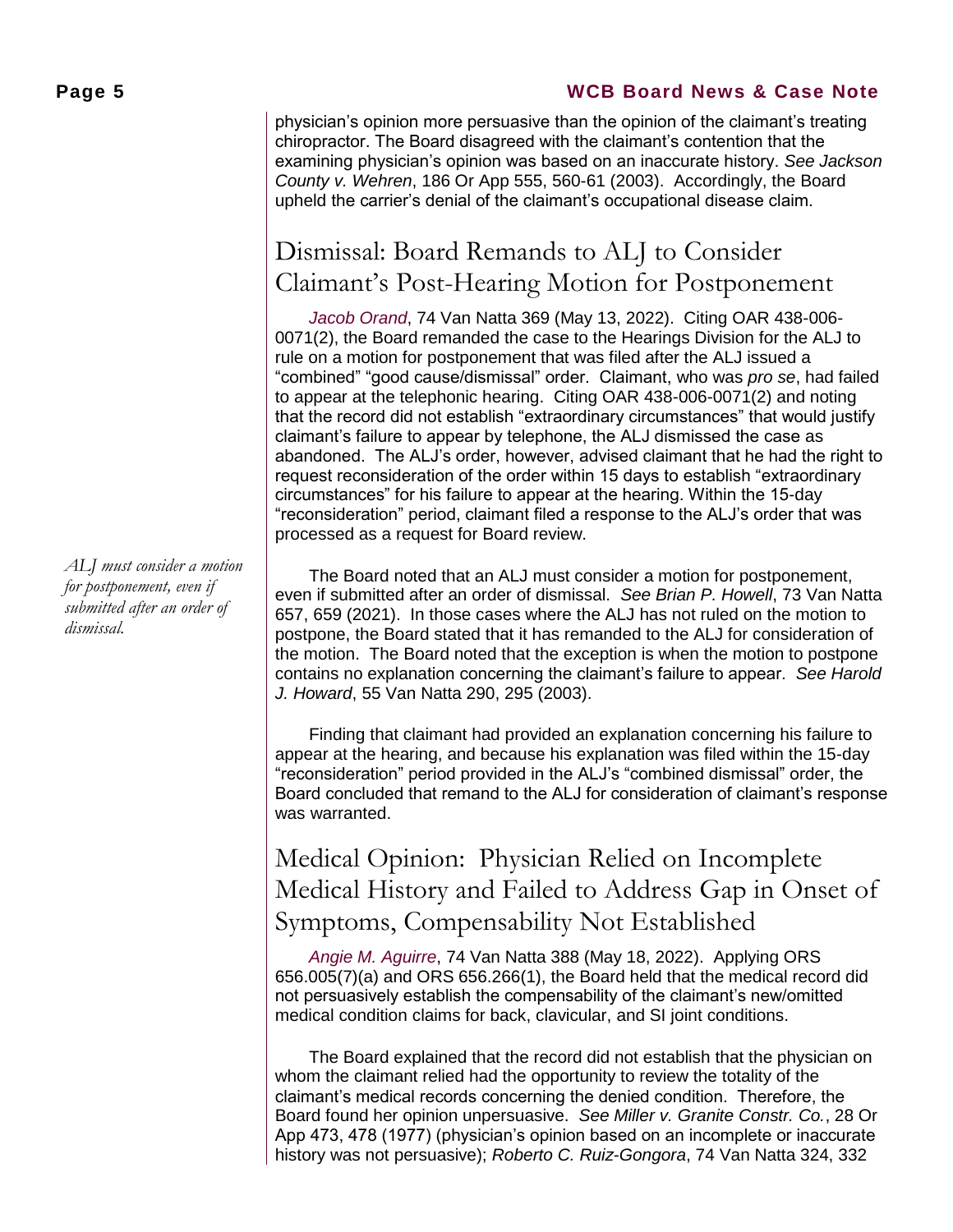*Physician's opinion did not rely on complete information and failed to address the onset of the claimant's symptoms*

*Board awarded additional unscheduled and scheduled permanent partial disability (PPD) benefits for claimant's "post-aggravation rights" new/omitted lumbosacral spine conditions.* 

#### **Page 6 WCB Board News & Case Note**

(2022) (discounting medical opinion that was based on a review of a limited portion of the medical records).

Moreover, the Board found the physician's opinion unpersuasive because that physician did not adequately address the two month gap between the claimant's work event and the onset of her symptoms. *See Joy Bildeau*, 73 Van Natta 24, 28 (2021). Accordingly, the Board concluded that the record did not persuasively establish the compensability of claimant's new/omitted medical condition claims for back, clavicular, and SI joint conditions.

<span id="page-5-0"></span>Own Motion: Additional Unscheduled and Scheduled Permanent Disability Awarded for Post-Aggravation Rights Back and Foot Conditions; Limitation in ORS 656.278(2)(d) Applied to Claimant's Unscheduled PPD Award Only

*[Donna J. Anderson-Bowman,](https://www.oregon.gov/wcb/Orders/2022/omo/may/2100017oma.pdf)* 74 Van Natta 343 (May 4, 2022): Analyzing ORS 656.278(2)(d), and relying on the medical arbiter's findings, the Board awarded additional unscheduled and scheduled permanent partial disability (PPD) benefits for claimant's "post-aggravation rights" new/omitted lumbosacral spine conditions.

In calculating the impairment for the newly accepted conditions, the Board found that the limitation set forth in ORS 656.278(2)(d) applied to claimant's unscheduled PPD award for her low back because the "post-aggravation rights" new/omitted medical conditions involved the same "injured body part" (lumbosacral spine) that was the basis of her previous unscheduled PPD award. *Cory L. Nielsen,* 55 Van Natta 3199 (2003). Based on the arbiter's impairment findings and a reevaluation of claimant's "social-vocational" factor values, and after applying the limitation set forth in ORS 656.278(2)(d), the Board awarded additional unscheduled PPD for the lumbosacral spine.

On the other hand, the Board determined that the ORS 656.278(2)(d) limitation did not apply to claimant's scheduled PPD award for the right foot because she had not previously been awarded scheduled PPD for right foot. *Terry L. Rasmussen*, 56 Van Natta 1136 (2004). Because the medical arbiter found partial loss of plantar surface sensation in claimant's right foot attributable to the newly accepted low back conditions, the Board awarded scheduled PPD for the loss of use or function of the right foot. *See Foster v. SAIF*, 259 Or 86 (1971); *see also Susan K. Evans*, 61 Van Natta 2082 (2009). In doing so, the Board explained that claimant's current scheduled PPD award for the loss of use or function of the right foot could not be "offset" from her prior scheduled PPD award for the loss of use or function of the left leg under the same claim because the "offset" rules apply only to multiple claims and identical impairments of like body parts or systems. *See* OAR 436-035-0007(4); OAR 436-035-0015(3). Because neither the limitation in ORS 656.278(2)(d) nor the "offset" rules applied, claimant's current scheduled PPD award for the right foot was not reduced.